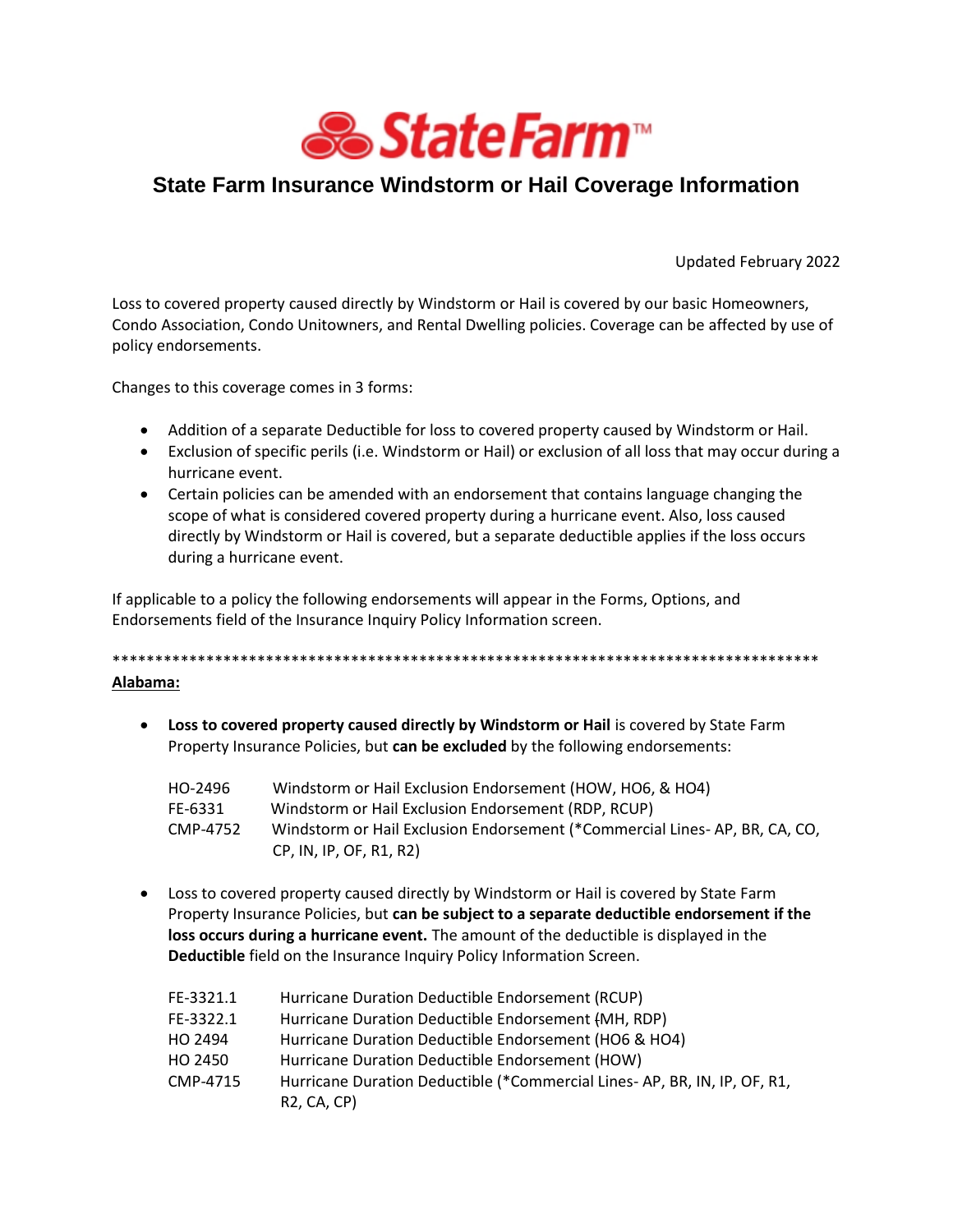These endorsements are used to identify when there is a separate deductible. The deductible amount (%) is shown in the Deductible field on the Insurance Inquiry Policy Information screen.

Arkansas:

• Loss to covered property caused directly by Windstorm and Hail is covered by State Farm Property Insurance Policies, but can be subject to a separate deductible endorsement.

FE-5269.1 Windstorm or Hail Deductible Endorsement (Farm/Ranch)

This endorsement is used to identify when there is a separate deductible. The deductible amount (%) is shown in the Deductible field on the Insurance Inquiry Policy Information Screen.

Colorado:

• Loss to covered property caused directly by Windstorm and Hail is covered by State Farm Property Insurance Policies, but can be subject to a separate deductible endorsement.

FE-5269.1 Windstorm or Hail Deductible Endorsement (Farm/Ranch & RDP)

This endorsement is used to identify when there is a separate deductible. The deductible amount (%) is shown in the Deductible field on the Insurance Inquiry Policy Information Screen.

# Connecticut:

• Loss to covered property caused directly by Windstorm or Hail is covered under State Farm Property Insurance Policies, but can be subject to a separate deductible endorsement if the loss occurs during a hurricane event.

| FE-3313.1  | Hurricane Duration Deductible Endorsement (RDP)                              |
|------------|------------------------------------------------------------------------------|
| HO-2629    | Hurricane Duration Deductible Endorsement (HOW)                              |
| CMP-4745.2 | Hurricane Duration Deductible Endorsement (*Commercial Lines-AP, BR, IN, IP, |
|            | OF, R1, R2, CA, CP)                                                          |

This endorsement is used to identify when there is a separate deductible. The deductible amount (%) is shown in the Deductible field on the Insurance Inquiry Policy Information screen.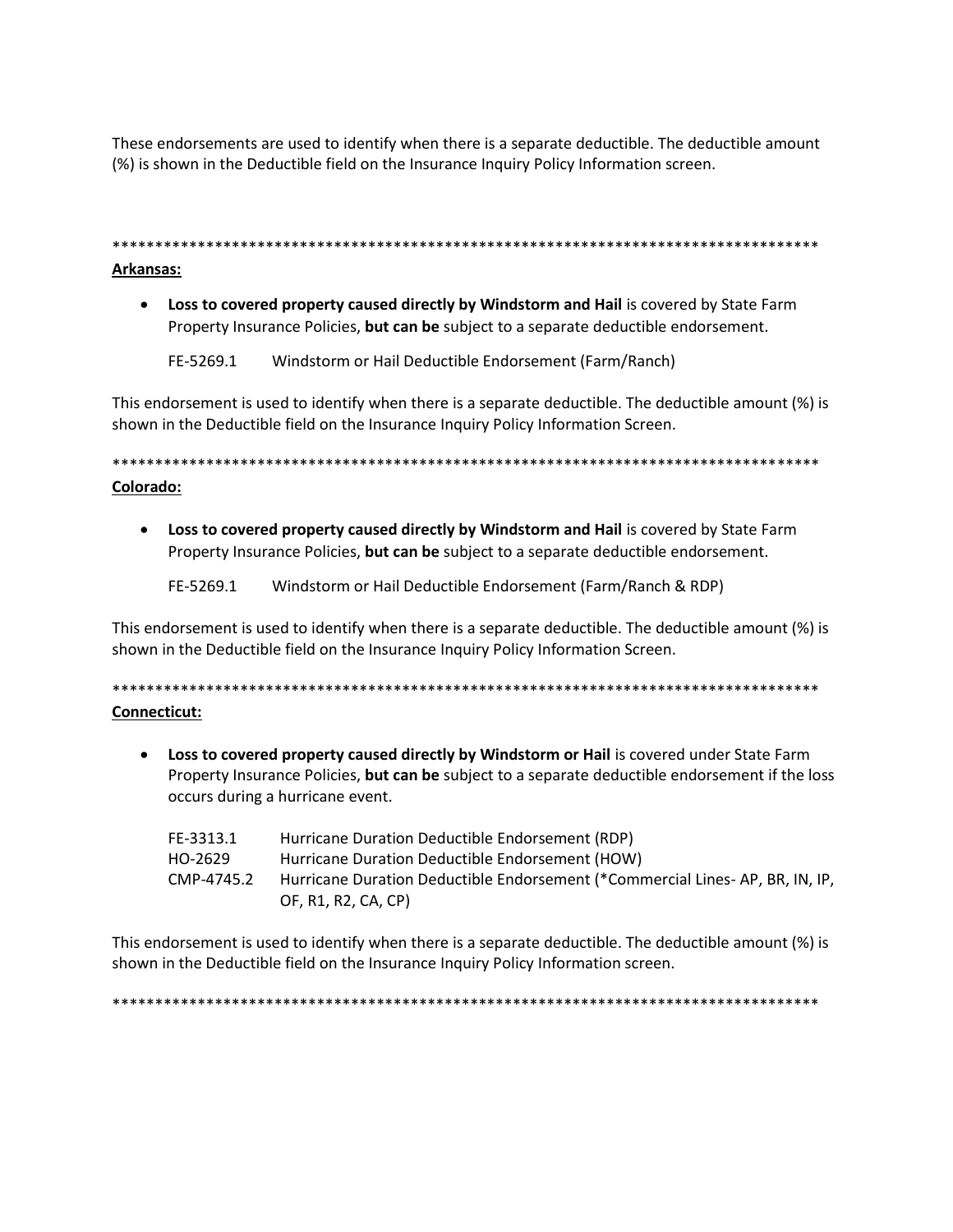# Delaware:

• Loss to covered property caused directly by Windstorm or Hail is covered under State Farm property Insurance Policies, but can be subject to a separate deductible endorsement if the loss occurs during a hurricane event.

| FE 3322.1  | Hurricane Duration Deductible Endorsement (RDP)                            |
|------------|----------------------------------------------------------------------------|
| HO-2450    | Hurricane Duration Deductible Endorsement (HOW)                            |
| CMP-4715.1 | Hurricane Duration Deductible Endorsement (*Commercial Fire-AP, BR, IN, IP |
|            | OF, R1, R2, CA, CP)                                                        |

# Florida:

• Loss to covered property caused directly by Windstorm or Hail is a covered under State Farm Property Insurance Policies, but can be excluded by the addition of the following endorsements:

| CMP-4750 | Windstorm or Hail Exclusion (CL)             |
|----------|----------------------------------------------|
| HO-2576  | Windstorm and Hail Exclusion (HOW, HO6, HO4) |

• Loss to covered property caused directly by Windstorm or Hail is covered under State Farm property Insurance Policies, but can be subject to a separate deductible endorsement if the loss occurs during a hurricane event.

| CMP-4738  | Hurricane Deductible (CL) FE-5423                                  |
|-----------|--------------------------------------------------------------------|
| FE 5423   | Wind, Hail, Tornado, Hurricane, and Tropical Storm Exclusion (RDP) |
| FE-5859   | Annual Hurricane Deductible Endorsement (RDP)                      |
| FE-7837.3 | Hurricane Deductible Endorsement (RDP)                             |
| HO-2571   | Hurricane Deductible Endorsement (HOW, HO6, HO4)                   |

#### Georgia:

• Loss to covered property caused directly by Windstorm or Hail is a covered under State Farm Property Insurance Policies, but can be excluded by the addition of the following endorsements:

| HO 2496    | Windstorm or Hail Exclusion Endorsement (HOW)                              |
|------------|----------------------------------------------------------------------------|
| FE-7326    | Windstorm and Hail Exclusion Endorsement (Farm Ranch)                      |
| FE-8305    | Windstorm and Hail Exclusion Endorsement (RDP)                             |
| FE-6331    | Windstorm and Hail Exclusion Endorsement (RCUP)                            |
| CMP-4752.1 | Windstorm or Hail Exclusion Endorsement (*Commercial Lines-AP, BR, CA, CO, |
|            | CP, IN, IP, OF, R1, R2)                                                    |

• Loss to covered property caused directly by Windstorm or Hail is covered under State Farm Property Insurance Policies, but can be subject to a separate deductible endorsement if occurring during a hurricane event.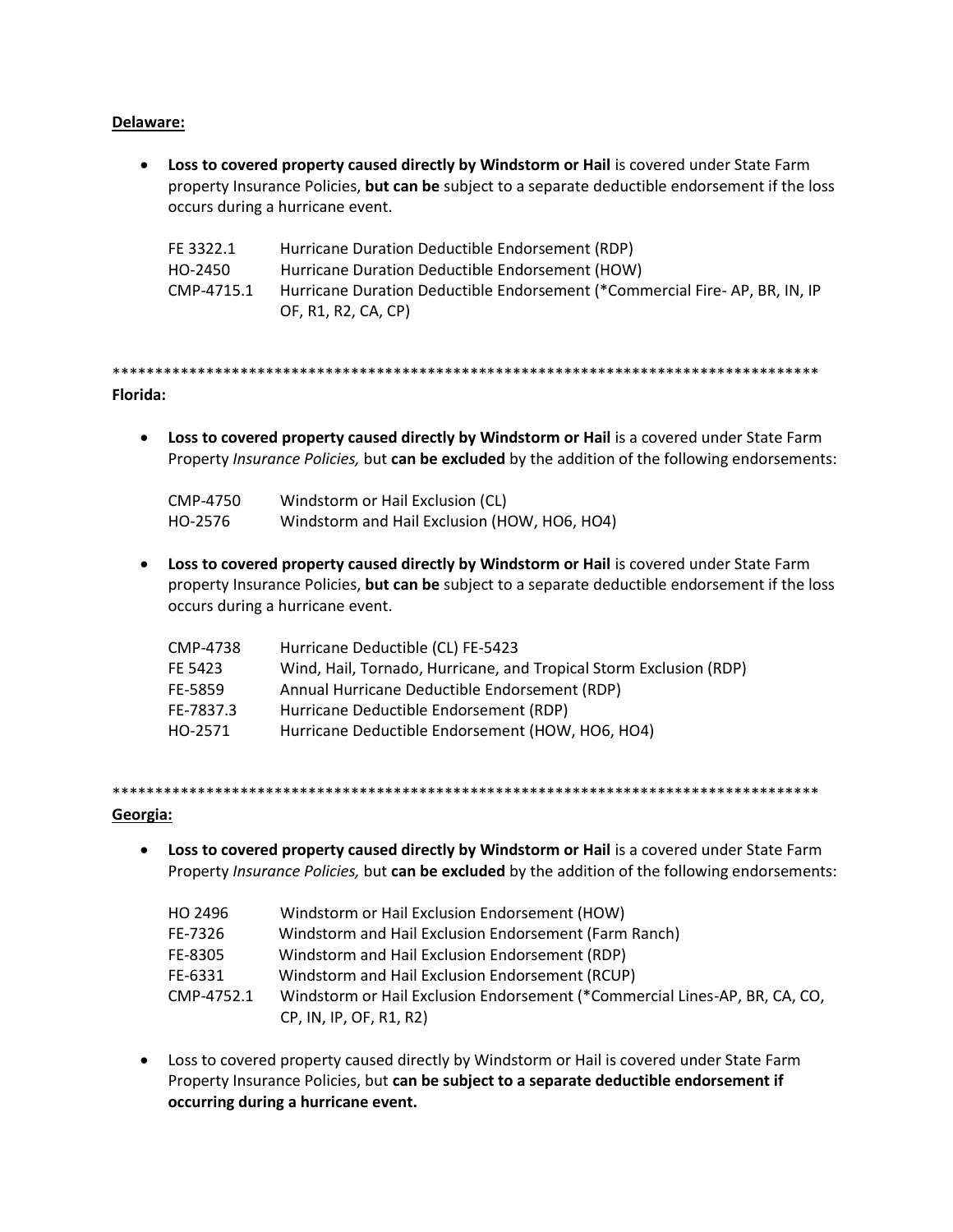| FE-3322.1  | Hurricane Duration Deductible Endorsement (RDP)                      |
|------------|----------------------------------------------------------------------|
| HO 2450    | Hurricane Duration Deductible Endorsement (HOW)                      |
| CMP-4715.1 | Hurricane Duration Deductible Endorsement (*Commercial Lines-AP, CA, |
|            | BR, CO, IN, IP, OF, R1, R2, CP)                                      |

These endorsements are used to indicate when there is a separate deductible. The deductible amount (%) is shown in the Deductible field on the Insurance Inquiry Policy Information Screen.

\*\*\*\*\*\*\*\*\*\*\*\*\*\*\*\*\*\*\*\*\*\*\*\*\*\*\*\*\*\*\*\*\*\*\*\*\*\*\*\*\*\*\*\*\*\*\*\*\*\*\*\*\*\*\*\*\*\*\*\*\*\*\*\*\*\*\*\*\*\*\*\*\*\*\*\*\*\*\*\*\*\*\* **Hawaii:**

 **Loss to covered property caused directly by Windstorm or Hail is covered by State Farm property insurance policies in Hawaii, but is subject to a separate deductible or exclusion of coverage if the loss occurs during a hurricane event.**

One of the following endorsements **will always** be attached to a Hawaii policy.

 This endorsement is used to identify when there is a separate deductible. The deductible amount (%) is shown in the Deductible field on the Insurance Inquiry Policy Information Screen.

| FE-5314.2<br>HO-2699  | Residential Hurricane Coverage Endorsement (RDP & RCUP)<br>Hawaii Condominium Unitowners Limited Hurricane Windstorm Coverage<br>Endorsement (HO6) |
|-----------------------|----------------------------------------------------------------------------------------------------------------------------------------------------|
| HO-2700               | Hawaii Homeowners Limited Hurricane Windstorm Coverage Endorsement<br>(HOW)                                                                        |
| HO-2701<br>CMP-4739.1 | Hawaii Renters Limited Hurricane Windstorm Coverage Endorsement (HO4)<br>Commercial Limited Hurricane Windstorm Coverage Endorsement (CL)          |

 All loss that occurs during a hurricane event is excluded with the addition of the following endorsements:

| Hurricane Exclusion Endorsement (RCUP)                   |
|----------------------------------------------------------|
| Hurricane Exclusion Endorsement (RDP)                    |
| Hurricane Exclusion Endorsement (Hawaii) (HOW, HO6, HO4) |
| Hurricane Exclusion (CL)                                 |
|                                                          |

\*\*\*\*\*\*\*\*\*\*\*\*\*\*\*\*\*\*\*\*\*\*\*\*\*\*\*\*\*\*\*\*\*\*\*\*\*\*\*\*\*\*\*\*\*\*\*\*\*\*\*\*\*\*\*\*\*\*\*\*\*\*\*\*\*\*\*\*\*\*\*\*\*\*\*\*\*\*\*\*\*\*\*

# **Kansas:**

- **Loss to covered property caused directly by Windstorm or Hail is covered by State Farm Property Insurance Policies, but** can be subject to a separate Windstorm or Hail deductible endorsement.
	- FE-5259.2 Windstorm or Hail Deductible Endorsement (RDP)
	- FE-5269.1 Windstorm or Hail Deductible Endorsement (Farm Ranch)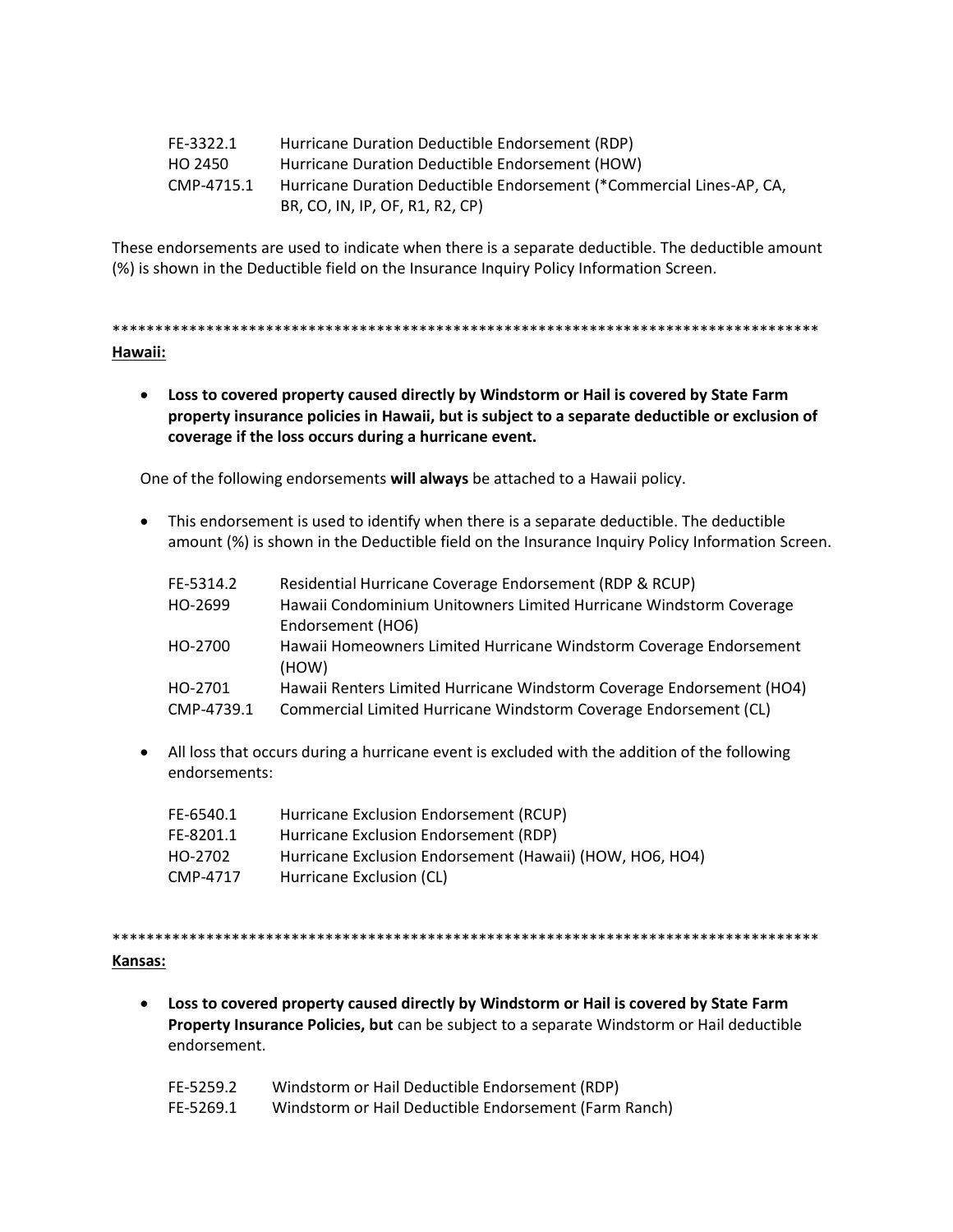Louisiana:

• Loss to covered property caused by Windstorm or Hail can be excluded by addition of:

| FE 6331    | Windstorm or Hail Exclusion Endorsement (RDP & RCUP)                       |
|------------|----------------------------------------------------------------------------|
| HO-2496    | Windstorm or Hail Exclusion Endorsement (HOW, HO6, HO4)                    |
| CMP 4752.1 | Windstorm or Hail Exclusion Endorsement (*Commercial Lines-AP, BR, CA, CO, |
|            | CP, IN, IP, OF, R1, R2)                                                    |

• Loss to covered property caused directly by Windstorm or Hail is covered by State Farm Property Insurance Policies, but can be subject to a separate deductible endorsement if the loss occurs during a hurricane event. The amount of the deductible is displayed in the Deductible field on the Insurance Inquiry Policy Information Screen.

| FE 3387    | Hurricane Duration Deductible Endorsement (RDP)                             |
|------------|-----------------------------------------------------------------------------|
| FE 3390    | Hurricane Duration Deductible Endorsement (RCUP)                            |
| HO-2672    | Hurricane Duration Deductible Endorsement (HOW)                             |
| HO-2673    | Hurricane Duration Deductible Endorsement (HO6)                             |
| CMP 4715.1 | Hurricane Duration Deductible (*Commercial Fire AP, CA, BR, CO, IN, IP, OF, |
|            | R <sub>1</sub> , R <sub>2</sub> , CP)                                       |

These endorsements are used to indicate when there is a separate deductible. The deductible amount (%) is shown in the Deductible field on the Insurance Inquiry Policy Information screen.

# Maine:

• Loss to covered property caused directly by Windstorm or Hail is covered by State Farm Property Insurance Policies, but can be subject to a separate deductible if the loss occurs during a hurricane event.

| HO-2614  | Hurricane Duration Deductible Endorsement                                 |
|----------|---------------------------------------------------------------------------|
| FE-5657  | Hurricane Duration Deductible Endorsement (RDP)                           |
| CMP-4568 | Hurricane Duration Deductible Endorsement (*Commercial Lines- AP. BR. CA. |
|          | CP, IN, IP, OF, R1, R2)                                                   |

#### **Massachusetts:**

• Loss to covered property caused directly by Windstorm or Hail is covered under State Farm property Insurance Policies, but can be subject to a separate deductible endorsement if the loss occurs during a hurricane event.

| FE-5658 | Hurricane Duration Deductible Endorsement (RDP) |
|---------|-------------------------------------------------|
| HO-2450 | Hurricane Duration Deductible Endorsement (HOW) |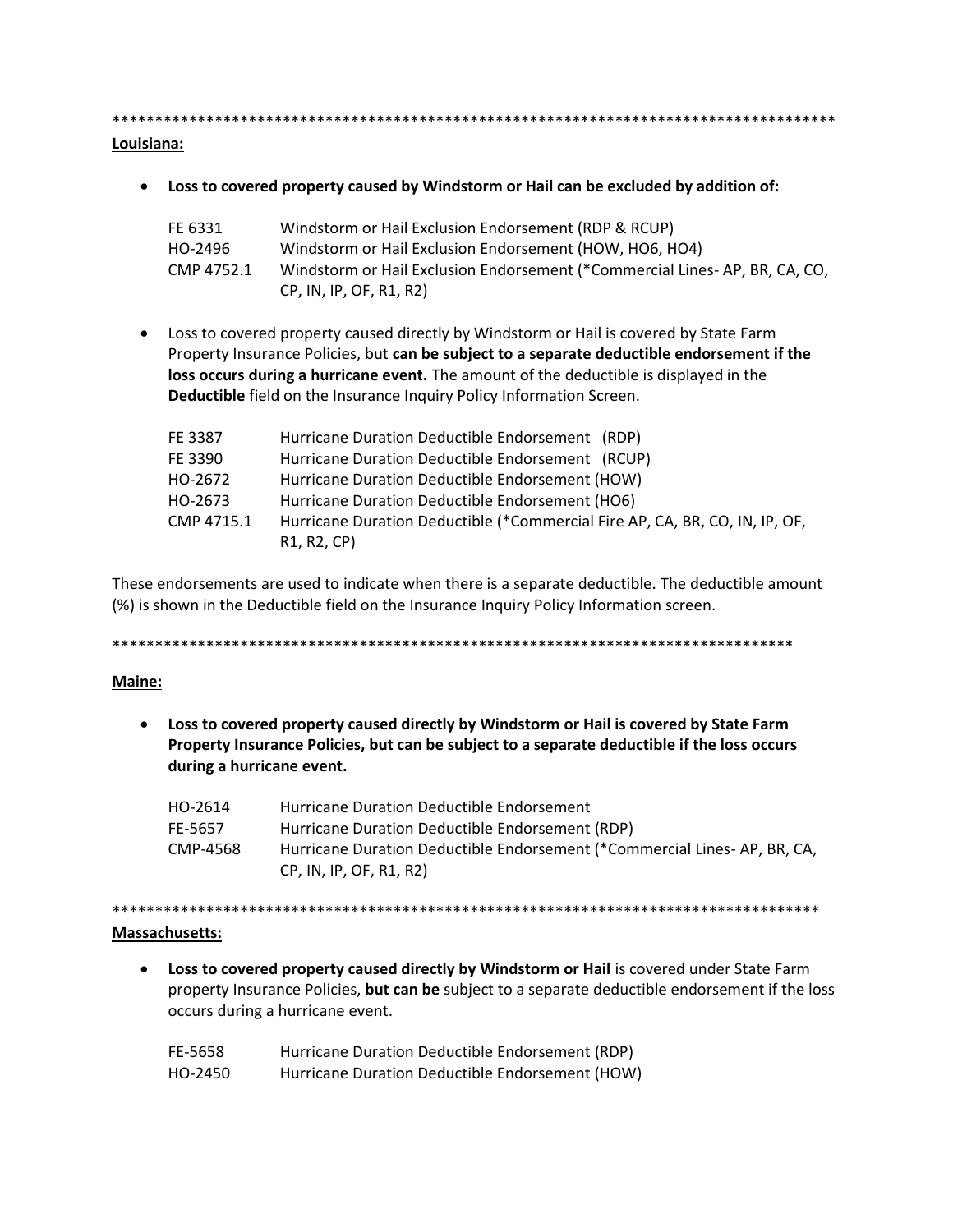#### Maryland:

• Loss to covered property caused directly by Windstorm or Hail is covered under State Farm property Insurance Policies, but can be subject to a separate deductible endorsement if the loss occurs during a hurricane event.

| FE-3330.3 | Hurricane Duration Deductible Endorsement (RDP)                             |
|-----------|-----------------------------------------------------------------------------|
| HO-2750   | Hurricane Duration Deductible Endorsement (HOW)                             |
| CMP-4642  | Hurricane Duration Deductible Endorsement (*Commercial Fire-AP, BR, IN, IP, |
|           | OF, R1, R2, CA, CP)                                                         |

This endorsement is used to identify when there is a separate deductible. The deductible amount (%) is shown in the Deductible field on the Insurance Inquiry Policy Information Screen.

#### Mississippi:

• Loss to covered property caused directly by Windstorm or Hail is covered by State Farm Property Insurance Policies, but can be excluded by the addition of:

| FE-8305    | Windstorm or Hail Exclusion Endorsement (RDP)                              |
|------------|----------------------------------------------------------------------------|
| FE-6331    | Windstorm or Hail Exclusion Endorsement (RCUP)                             |
| HO-2496    | Windstorm or Hail Exclusion Endorsement (HOW, HO6, HO4)                    |
| CMP-4752.1 | Windstorm or Hail Exclusion Endorsement (*Commercial Lines-AP, BR, CA, CO, |
|            | CP, IN, IP, OF, R1, R2: effective 12/1/18)                                 |

These endorsements are used to identify when there is a separate deductible. The deductible amount (%) is shown in the Deductible field on the Insurance Inquiry Policy Information screen.

• Loss to covered property caused directly by Windstorm or Hail is covered under State Farm Property Insurance Policies, but can be subject to a separate deductible endorsement if occurring during a hurricane event.

| FE-3623    | Hurricane Deductible Endorsement (MH)                                        |
|------------|------------------------------------------------------------------------------|
| FE-3625    | Hurricane Deductible Endorsement (RDP, RCUP)                                 |
| HO-2758    | Hurricane Deductible Endorsement (HOW, HO6, HO4)                             |
| CMP-4715.1 | Hurricane Duration Deductible Endorsement (*Commercial Lines-AP, BR, IN, IP, |
|            | OF, R1, R2, CA, CP)                                                          |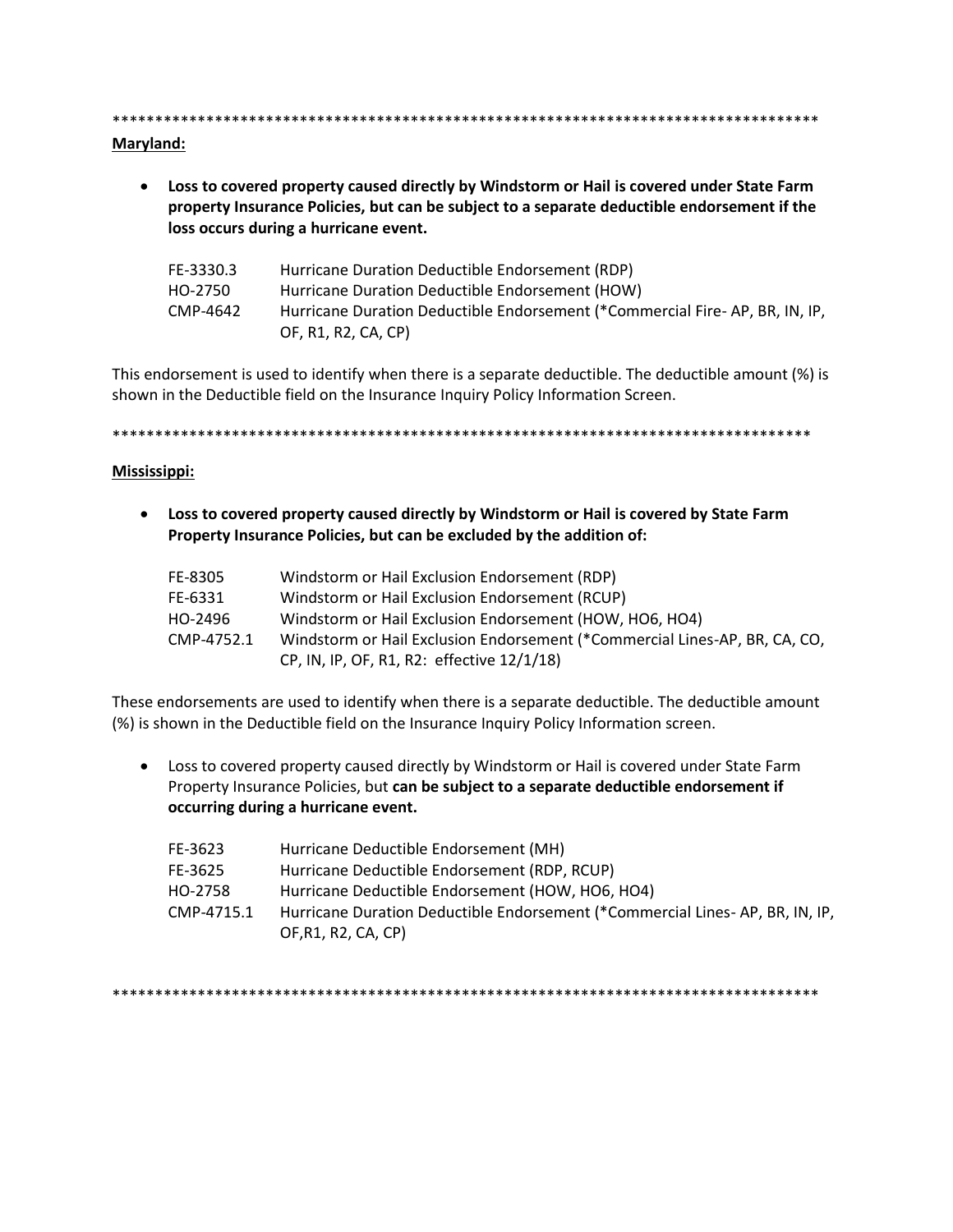#### **Montana:**

• Loss to covered property caused directly by Windstorm or Hail is covered by State Farm Property Insurance Policies, but can be subject to a separate Windstorm or Hail Deductible Endorsement.

FE-5259.1 Windstorm or Hail Deductible Endorsement (Farm Ranch)

This endorsement is used to identify when there is a separate deductible. The deductible amount (%) is shown in the Deductible field on the Insurance Inquiry Policy Information Screen.

**New Hampshire:** 

• Loss to covered property caused directly by Windstorm or Hail is covered by State Farm Property Insurance Policies, but can be subject to a separate deductible if the loss occurs during a hurricane event.

| FE-3545  | Named Storm Duration Deductible Endorsement (RDP)                                |
|----------|----------------------------------------------------------------------------------|
| HO-2676  | Named Storm Duration Deductible Endorsement (HOW)                                |
| CMP 4715 | Hurricane Duration Deductible (*Commercial Lines- AP, BR, IN, IP, OF, R1, R2, CA |
|          | CP)                                                                              |

This endorsement is used to identify when there is a separate deductible. The deductible amount (%) is shown in the Deductible field on the Insurance Inquiry Policy Information screen.

#### **New Jersey:**

• Loss to covered property caused directly by Windstorm or Hail is covered by State Farm property Insurance Policies, but can be subject to a separate deductible endorsement if the loss occurs during a hurricane event.

| FE-3339    | Hurricane Duration Deductible Endorsement (RDP)                          |
|------------|--------------------------------------------------------------------------|
| HO 2554    | Hurricane Duration Deductible Endorsement (HOW)                          |
| CMP-4639.1 | Hurricane Duration Deductible Endorsement (*Commercial Lines-AP, CA, BR, |
|            | IN, IP, OF, R1, R2, CP                                                   |

#### **New Mexico:**

• Loss to covered property caused directly by Windstorm and Hail is covered by State Farm Property Insurance Policies, but can be subject to a separate deductible endorsement.

FE-5269.1 Windstorm or Hail Deductible Endorsement (Farm/Ranch; RDP)

This endorsement is used to identify when there is a separate deductible. The deductible amount (%) is shown in the Deductible field on the Insurance Inquiry Policy Information Screen.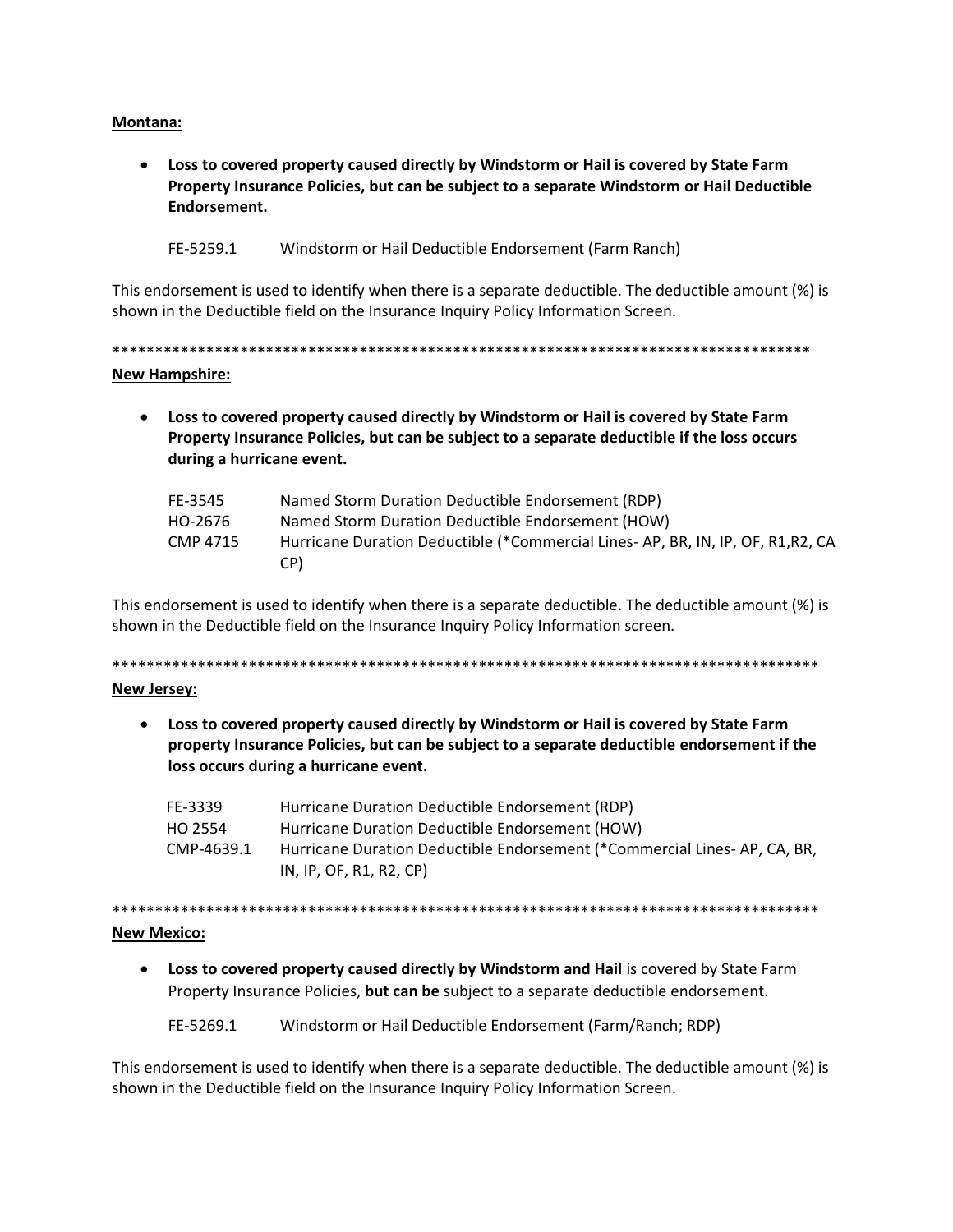#### **New York:**

• Loss to covered property caused directly by Windstorm or Hail is covered by State Farm Property Insurance Policies, but can be subject to a separate deductible endorsement if the loss occurs during a hurricane event.

| FE-5313  | Hurricane Deductible Endorsement (RDP) |
|----------|----------------------------------------|
| HO-2684  | Hurricane Deductible Endorsement (HOW) |
| CMP-4644 | Hurricane Deductible (CL)              |

These endorsements are used to indicate when there is a separate deductible. The deductible amount (%) is shown in the Deductible field on the Insurance Inquiry Policy Information Screen.

• Loss to covered property caused by Windstorm or Hail can be excluded by the addition of:

| FE 7326 | Windstorm or Hail Exclusion Endorsement (Farm Ranch) |
|---------|------------------------------------------------------|
| HO-2686 | Windstorm Wrap-Around Endorsement (HO4)              |

# **North Carolina:**

• Loss to covered property caused by Windstorm or Hail can be excluded by the addition of:

| FE-7739.2  | Windstorm Exterior Paint and Waterproofing Exclusion Endorsement (HOW)     |
|------------|----------------------------------------------------------------------------|
| FE-7756.3  | Absolute Windstorm and Hail Exclusion (HOW)                                |
| FE-8305    | Windstorm and Hail Exclusion Endorsement (RDP)                             |
| CMP-4752.1 | Windstorm or Hail Exclusion Endorsement (*Commercial Lines-AP, BR, CA, CO, |
|            | CP, IN IP, OF, R1, R2)                                                     |

• Loss to covered property caused directly by Windstorm or Hail is covered by State Farm Property Insurance Policies, but is subject to a separate deductible endorsement if the loss occurs during a hurricane event.

| FE 5395.1 | Hurricane Percentage Deductible (RDP)                                        |
|-----------|------------------------------------------------------------------------------|
| CMP 4749  | Hurricane Deductible Endorsement (*Commercial Lines- AP, BR, IN, IP, OF, R1, |
|           | R2. CA. CP)                                                                  |

These endorsements are used to indicate when there is a separate deductible. The deductible amount (%) is shown in the Deductible field on the Insurance Inquiry Policy Information Screen.

• Loss to covered property caused directly by Windstorm or Hail is covered by State Farm Property Insurance Policies, but is subject to a separate deductible endorsement if the loss occurs during a named storm event.

FE 3350.1 Named Storm Percentage Deductible (HOW, HO6, HO4)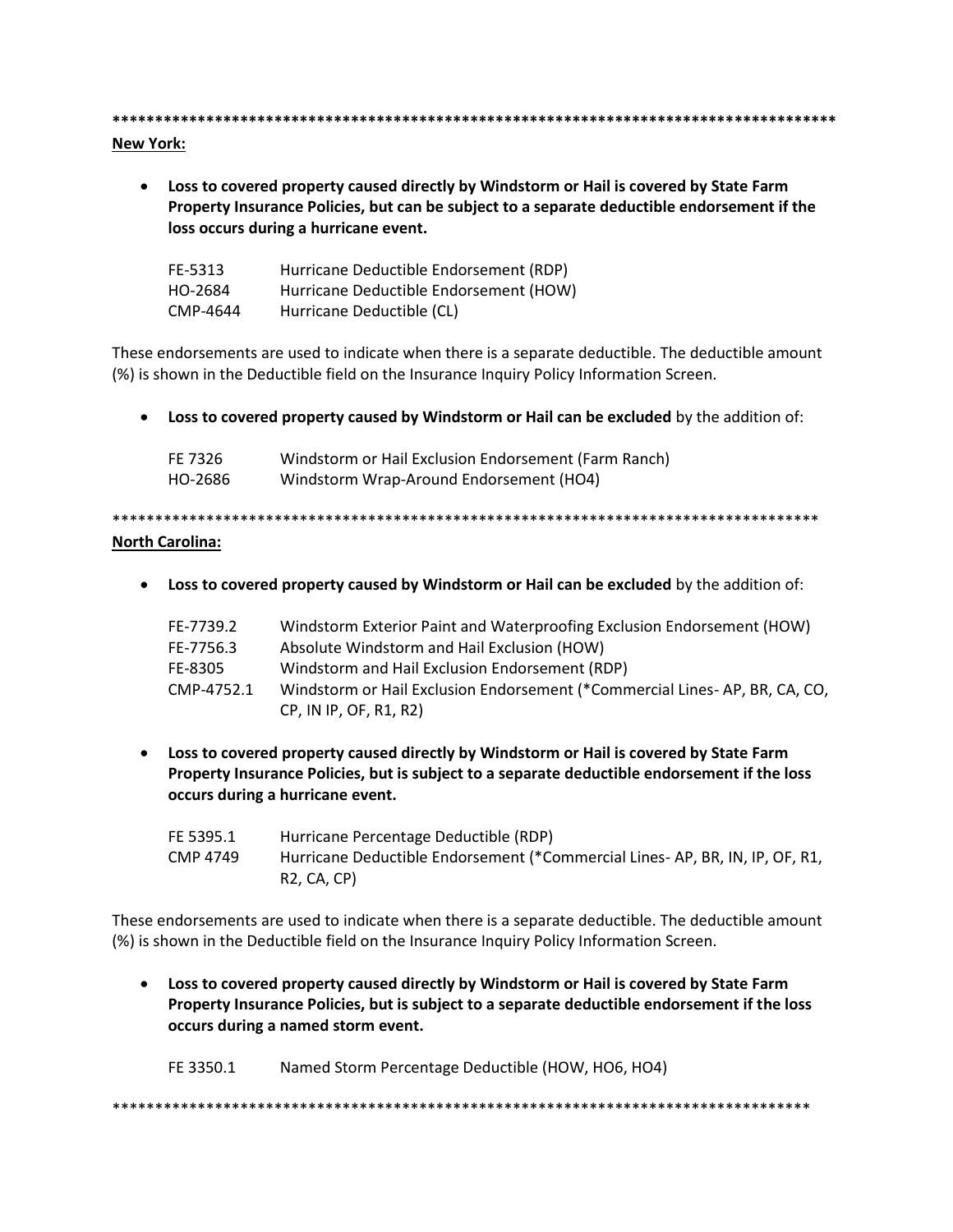# **Oklahoma:**

**Loss to covered property caused directly by Windstorm and Hail is covered by State Farm** Property Insurance Policies, **but can be** subject to a separate deductible endorsement.

FE-5269.1 Windstorm or Hail Deductible Endorsement (Farm/Ranch; RDP)

This endorsement is used to identify when there is a separate deductible. The deductible amount (%) is shown in the Deductible field on the Insurance Inquiry Policy Information Screen. \*\*\*\*\*\*\*\*\*\*\*\*\*\*\*\*\*\*\*\*\*\*\*\*\*\*\*\*\*\*\*\*\*\*\*\*\*\*\*\*\*\*\*\*\*\*\*\*\*\*\*\*\*\*\*\*\*\*\*\*\*\*\*\*\*\*\*\*\*\*\*\*\*\*\*\*\*\*\*\*\*\*\*

#### **South Carolina:**

**Loss to covered property caused by Windstorm or Hail can be excluded** by the addition of:

| FE-7326    | Windstorm and Hail Exclusion Endorsement (Farm Ranch)                            |
|------------|----------------------------------------------------------------------------------|
| FE-6331    | Windstorm or Hail Exclusion Endorsement (RCUP)                                   |
| FE-8305    | Windstorm or Hail Exclusion Endorsement (RDP)                                    |
| HO-2496    | Windstorm or Hail Exclusion Endorsement (HOW, HO6, HO4)                          |
| CMP-4752.1 | Windstorm or Hail Exclusion Endorsement (AP, BR, CA, CO, CP, IN, IP, OF, R1, R2) |

 **Loss to covered property caused directly by Windstorm or Hail is covered by State Farm Property Insurance Policies; but is subject to a separate deductible endorsement if the loss occurs during a hurricane event.**

| FE-3322.1  | Hurricane Duration Deductible Endorsement (RDP)                              |
|------------|------------------------------------------------------------------------------|
| HO-2450    | Hurricane Duration Deductible Endorsement (HOW)                              |
| HO-2494    | Hurricane Duration Deductible Endorsement (HO6, HO4)                         |
| HO 2696.1  | Hurricane Deductible Information Message Endorsement (HOW, HO6, HO4)         |
| CMP-4716.2 | Hurricane Duration Deductible Endorsement (*Commercial Lines AP, BR, IN, IP, |
|            | OF, R1 R2, CA, CP)                                                           |

These endorsements are used to indicate when there is a separate deductible. The deductible amount (%) is shown in the Deductible field on the Insurance Inquiry Policy Information Screen.

• The following endorsement informs policyholders there is a separate deductible for named storms or wind/hail losses that could result in high out of pocket expenses.

FE-5365.1 Hurricane Deductible Information Message Endorsement (RDP)

\*\*\*\*\*\*\*\*\*\*\*\*\*\*\*\*\*\*\*\*\*\*\*\*\*\*\*\*\*\*\*\*\*\*\*\*\*\*\*\*\*\*\*\*\*\*\*\*\*\*\*\*\*\*\*\*\*\*\*\*\*\*\*\*\*\*\*\*\*\*\*\*\*\*\*\*\*\*\*\*\*\*\*\*\*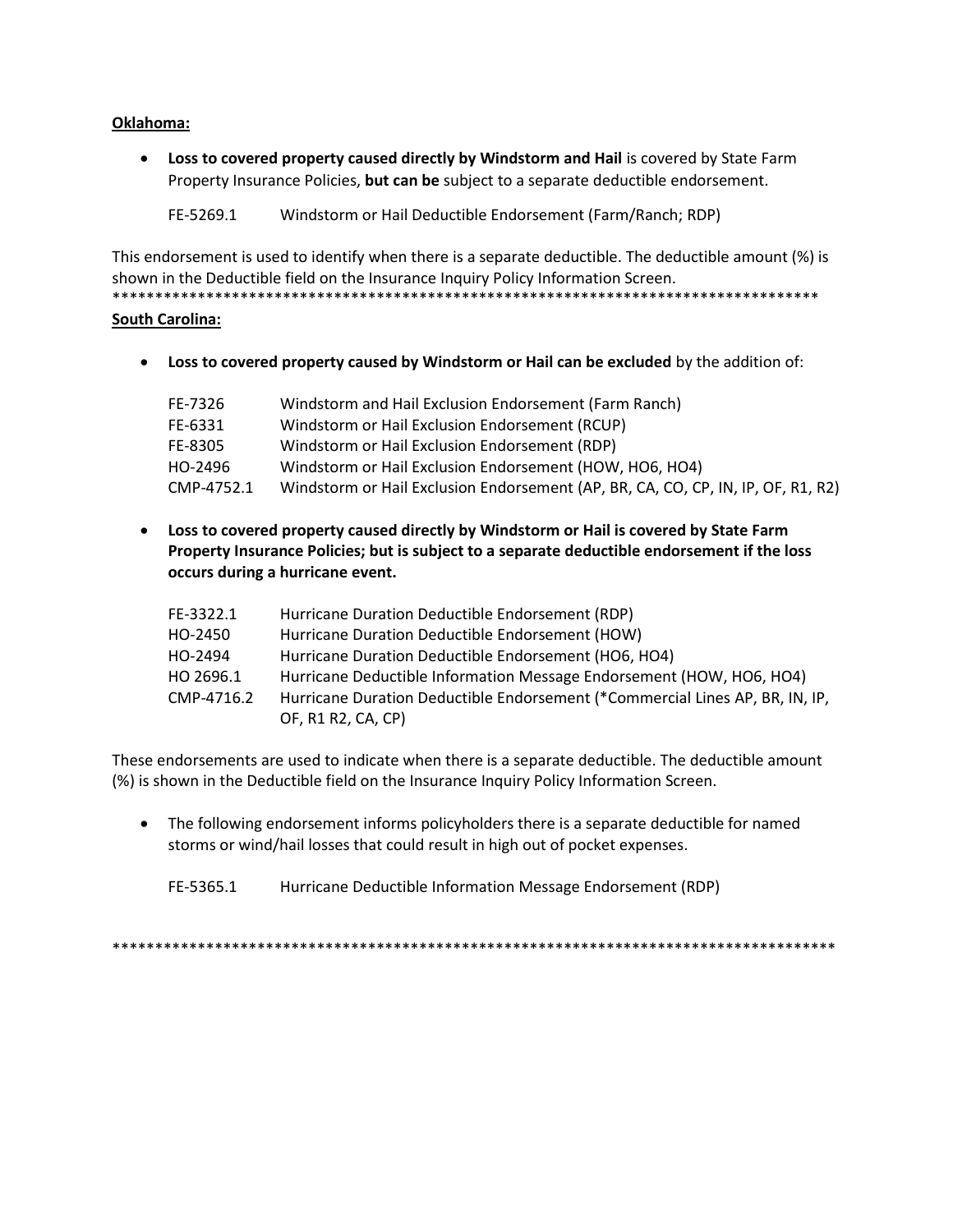# **Texas:**

 **Loss to covered property caused directly by Windstorm or Hail is covered under State Farm Property Insurance Policies; but can be excluded by the addition of:**

| FE-5315  | Windstorm or Hail Exclusion Agreement Endorsement (MH)                 |
|----------|------------------------------------------------------------------------|
| FE-8443  | Windstorm or Hail Exclusion Agreement Endorsement (RDP)                |
| FE 8660  | Windstorm of Hail Exclusion Agreement Endorsement (Farm Ranch)         |
| HO-2721  | Windstorm or Hail Exclusion Agreement Endorsement (HOW, HO6, HO4)      |
| HO-3721  | Windstorm or Hail Exclusion Agreement Endorsement (Homeowners Basic)   |
| CMP-4751 | Exclusion Windstorm or Hail (*Commercial Lines AP, CA, CO, BR, IN, IP, |
|          | OF, R1, R2, CP)                                                        |

- A separate **Deductible may apply for loss to covered property caused by Windstorm or Hail.** It is shown only in the Deductible field in the Forms, Options and Endorsement field of the Insurance Inquiry Policy Information Screen and not by an endorsement
	- CMP-4849 Windstorm or Hail Deductible (\*Commercial Lines- AP, CA, CO, BR, IN, IP, OF, R1, R2, CP)

\*\*\*\*\*\*\*\*\*\*\*\*\*\*\*\*\*\*\*\*\*\*\*\*\*\*\*\*\*\*\*\*\*\*\*\*\*\*\*\*\*\*\*\*\*\*\*\*\*\*\*\*\*\*\*\*\*\*\*\*\*\*\*\*\*\*\*\*\*\*\*\*\*\*\*\*\*\*\*\*\*\*\* **Virginia:**

 **Loss to covered property caused directly by Windstorm or Hail is covered under State Farm Property Insurance Policies, but may be subject to a separate deductible endorsement if the loss occurs during a hurricane event.**

| FE-3317.1  | Hurricane Duration Deductible Endorsement (RDP)                             |
|------------|-----------------------------------------------------------------------------|
| HO-2713    | Hurricane Duration Deductible Endorsement (HOW)                             |
| CMP 4715.1 | Hurricane Duration Deductible Endorsement (*Commercial Fire-AP, BR, IN, IP, |
|            | OF, R1, R2, CA, CP)                                                         |

This endorsement is used to identify when there is a separate deductible. The deductible amount (%) is shown in the Deductible field on the Insurance Inquiry Policy Information Screen.

This endorsement can be added to Homeowner and Rental Dwelling policies. A 2% deductible is required in some coastal areas.

\*\*\*\*\*\*\*\*\*\*\*\*\*\*\*\*\*\*\*\*\*\*\*\*\*\*\*\*\*\*\*\*\*\*\*\*\*\*\*\*\*\*\*\*\*\*\*\*\*\*\*\*\*\*\*\*\*\*\*\*\*\*\*\*\*\*\*\*\*\*\*\*\*\*\*\*\*\*\*\*\*\*\*

#### **Wyoming:**

**.** Loss to covered property caused directly by Windstorm and Hail is covered by State Farm Property Insurance Policies, **but can be** subject to a separate deductible endorsement.

FE-5269.1 Windstorm or Hail Deductible Endorsement (Farm/Ranch; RDP)

This endorsement is used to identify when there is a separate deductible. The deductible amount (%) is shown in the Deductible field on the Insurance Inquiry Policy Information Screen.